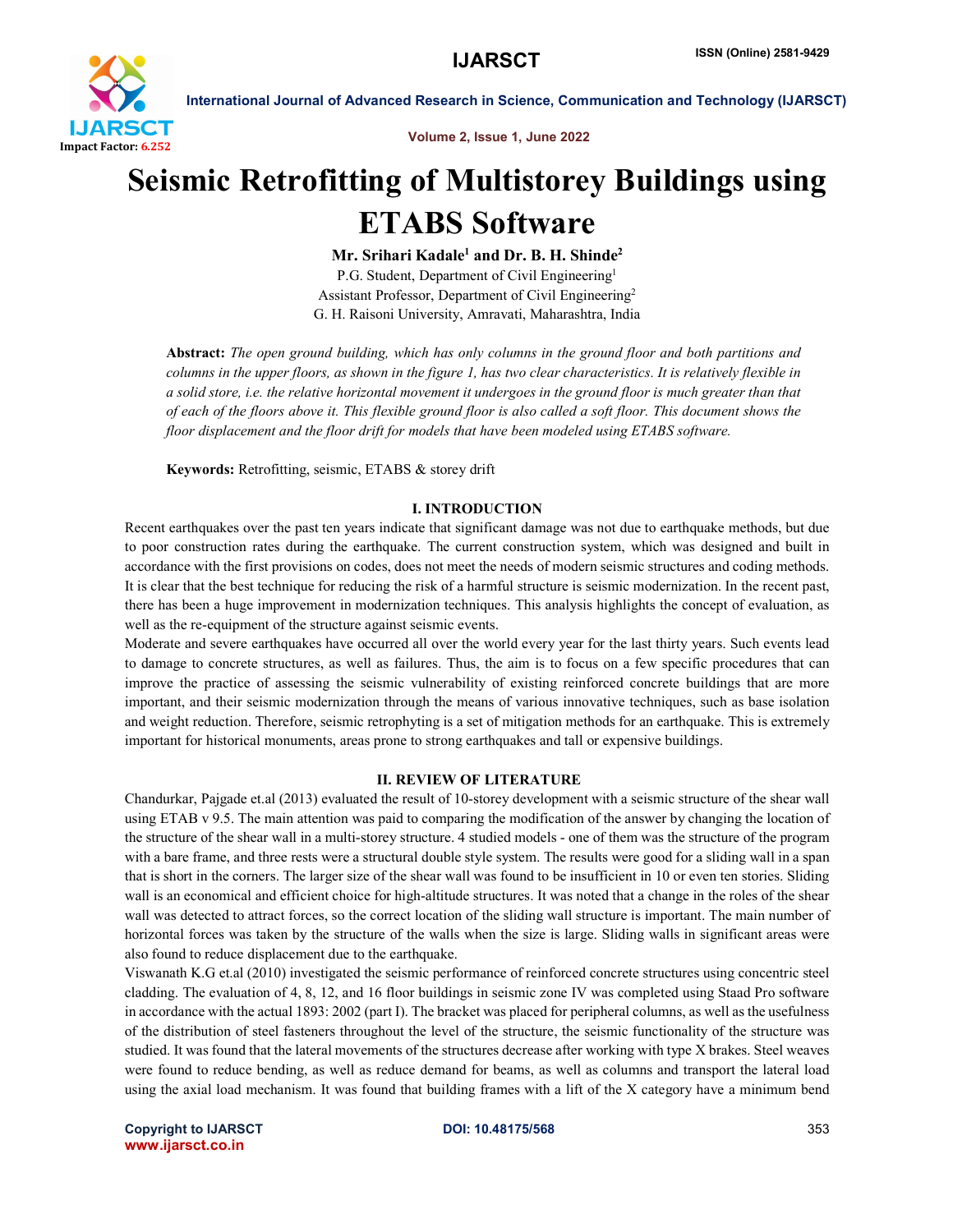

#### Volume 2, Issue 1, June 2022

than various other types of a lift. Steel fastening technique was a much better option for seismic modernization, as they do not significantly increase the entire mass of the structure.

### III. METHODOLOGY

The analysis is carried out on the different models using ETABS software, following models have been considered.

- 1. Model I: G+10 storey building without retrofitting
- 2. Model II: G+10 storey building retrofitted with shear walls at corner at bottom storey
- 3. Model III: G+10 storey building retrofitted with shear walls at external central portion at bottom storey
- 4. Model IV: G+10 storey building retrofitted with plus shape shear walls at central portion at bottom storey



Figure 1: Plan & Elevation of model-1



www.ijarsct.co.in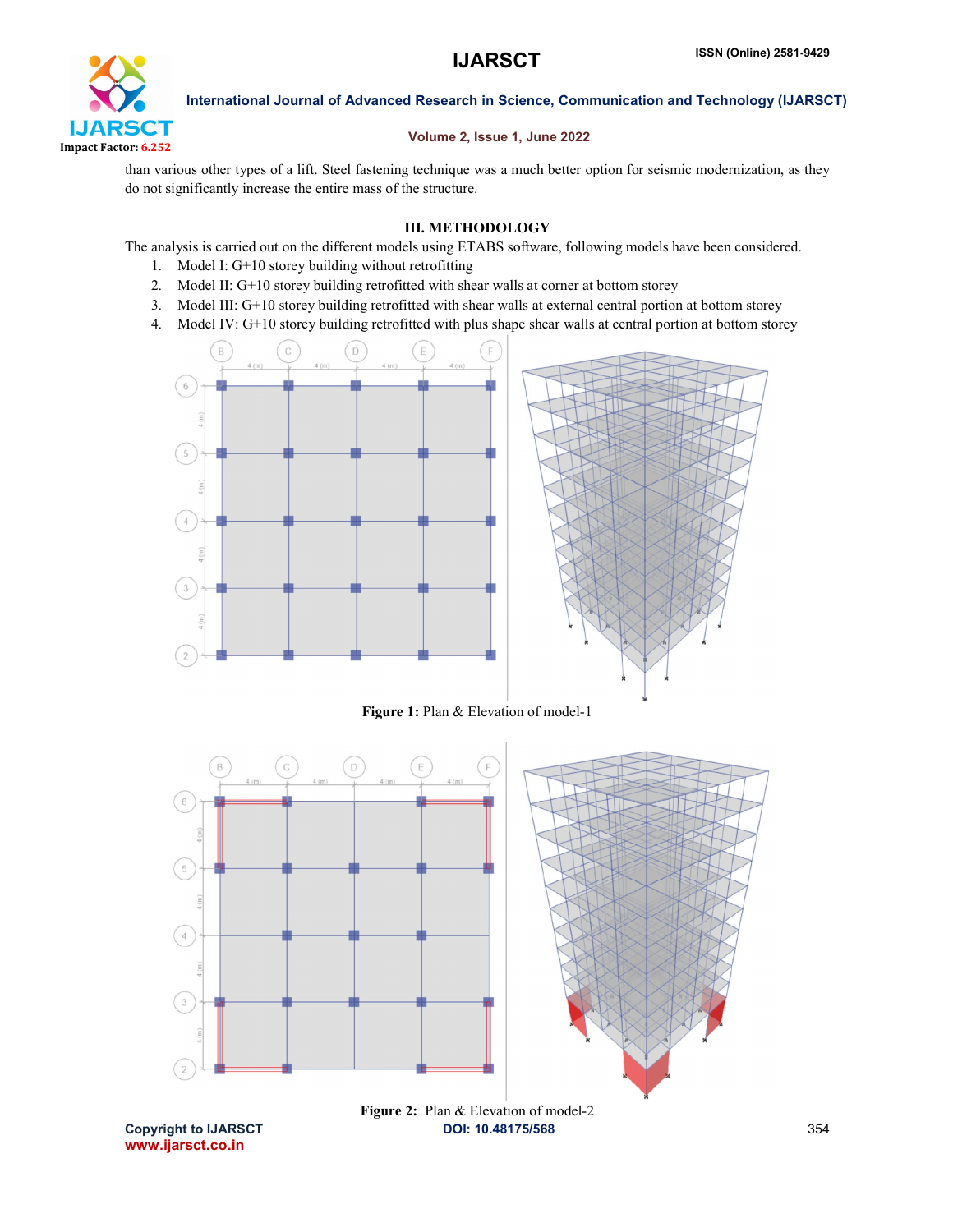# **IJARSCT** Impact Factor: 6.252

International Journal of Advanced Research in Science, Communication and Technology (IJARSCT)

#### Volume 2, Issue 1, June 2022



Figure 3: Plan & Elevation of model-3



Figure 4: Plan & Elevation of model-4

#### IV. RESULTS & DISCUSSIONS

The different models are analyzed using ETABS software, the results in terms of the displacement, storey drift, storey shear, storey stiffness and time period is obtained and it is mentioned as follows.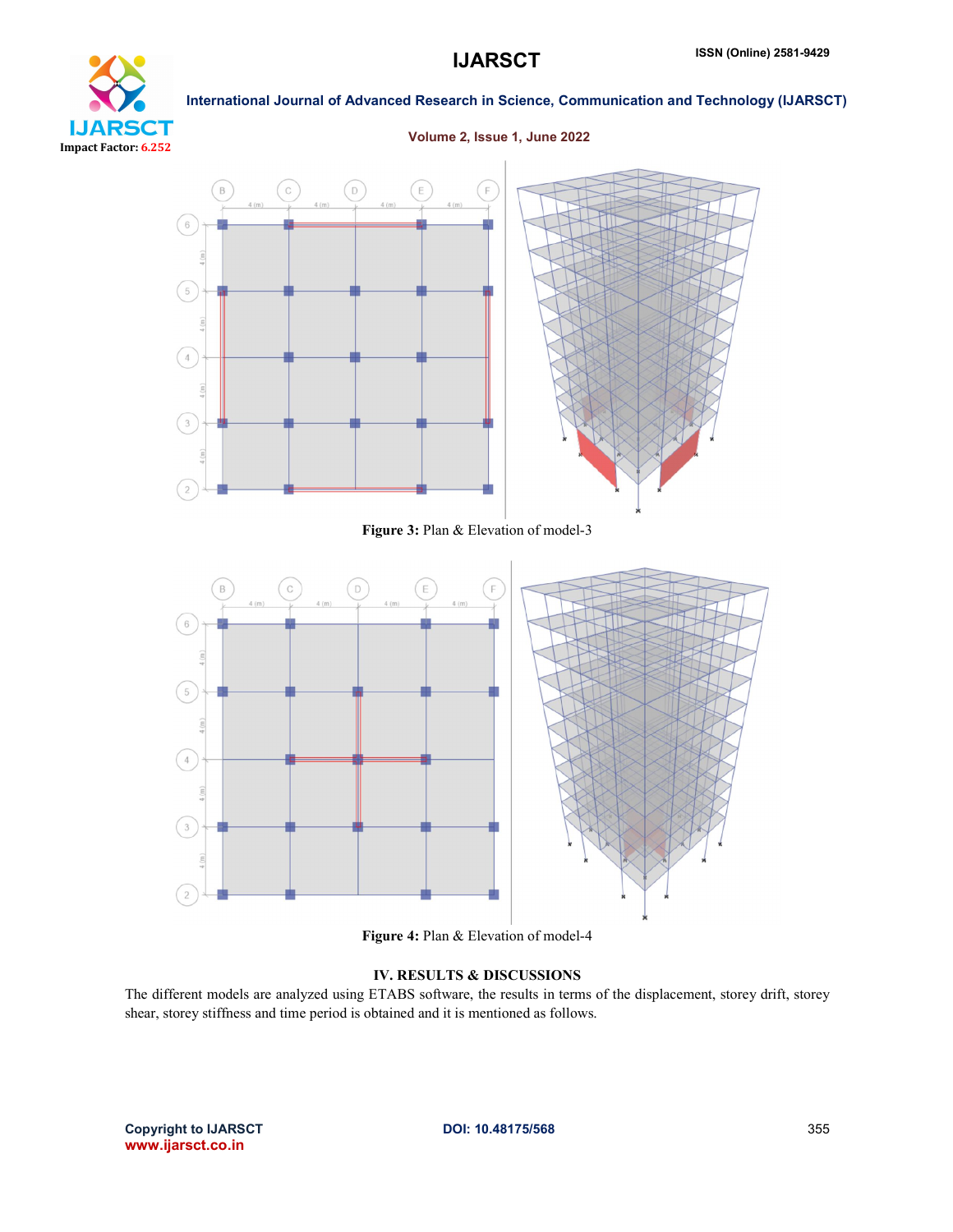### **IJARSCT** ISSN (Online) 2581-9429



#### International Journal of Advanced Research in Science, Communication and Technology (IJARSCT)

#### Volume 2, Issue 1, June 2022





The above graph gives the details about Storey Displacement (X-direction) for model-I, the maximum displacement is observed for the storey 11 having the value of 9.563 mm.



Figure 6: Storey Displacement (X-direction) for model-II

The above graph gives the details about Storey Displacement (X-direction) for model-II, the maximum displacement is observed for the storey 11 having the value of 7.933 mm.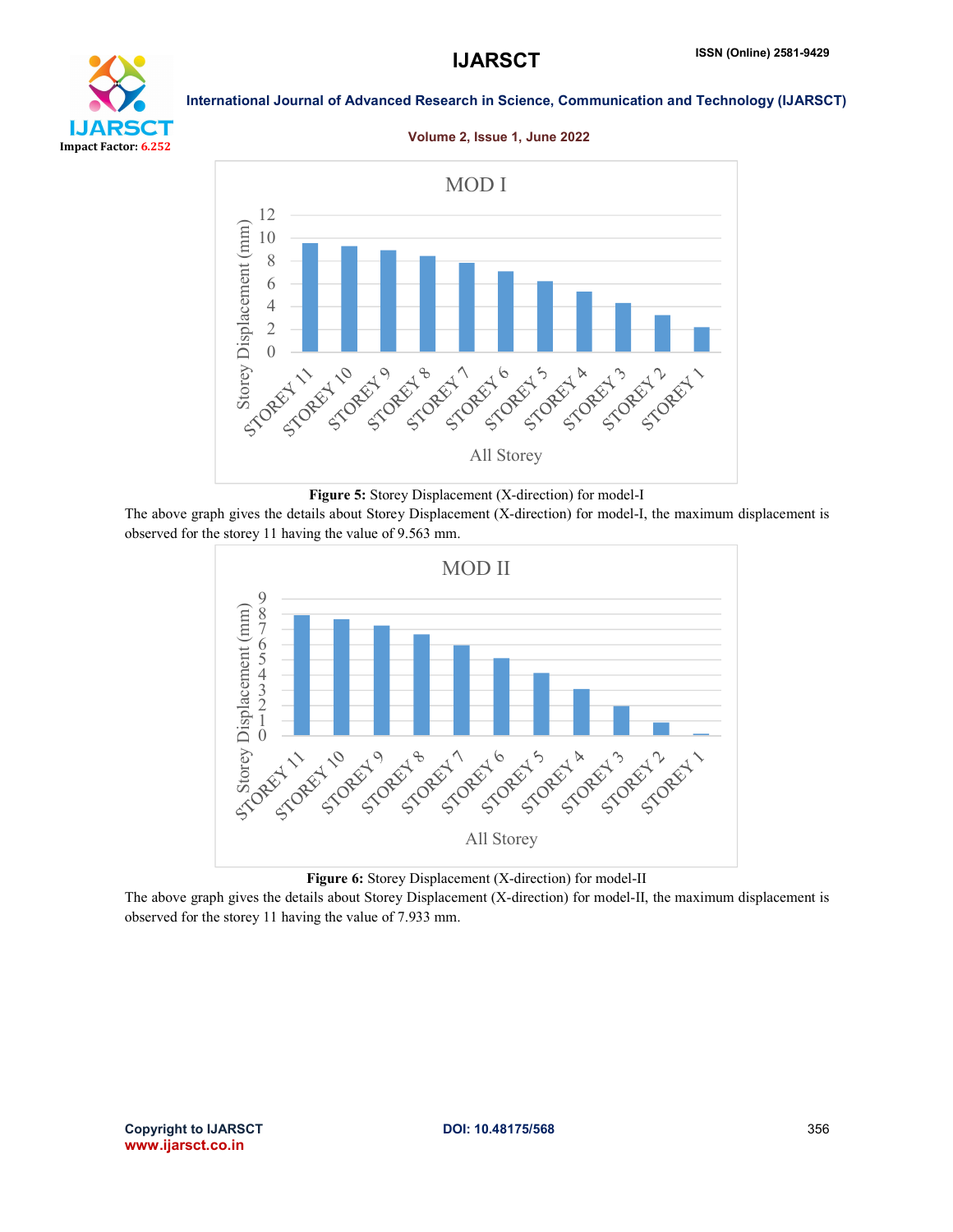



#### Volume 2, Issue 1, June 2022





The above graph gives the details about Storey Displacement (X-direction) for model-III, the maximum displacement is observed for the storey 11 having the value of 7.861 mm.



Figure 8: Storey Displacement (X-direction) for model-IV

The above graph gives the details about Storey Displacement (X-direction) for model-IV, the maximum displacement is observed for the storey 11 having the value of 8.121 mm.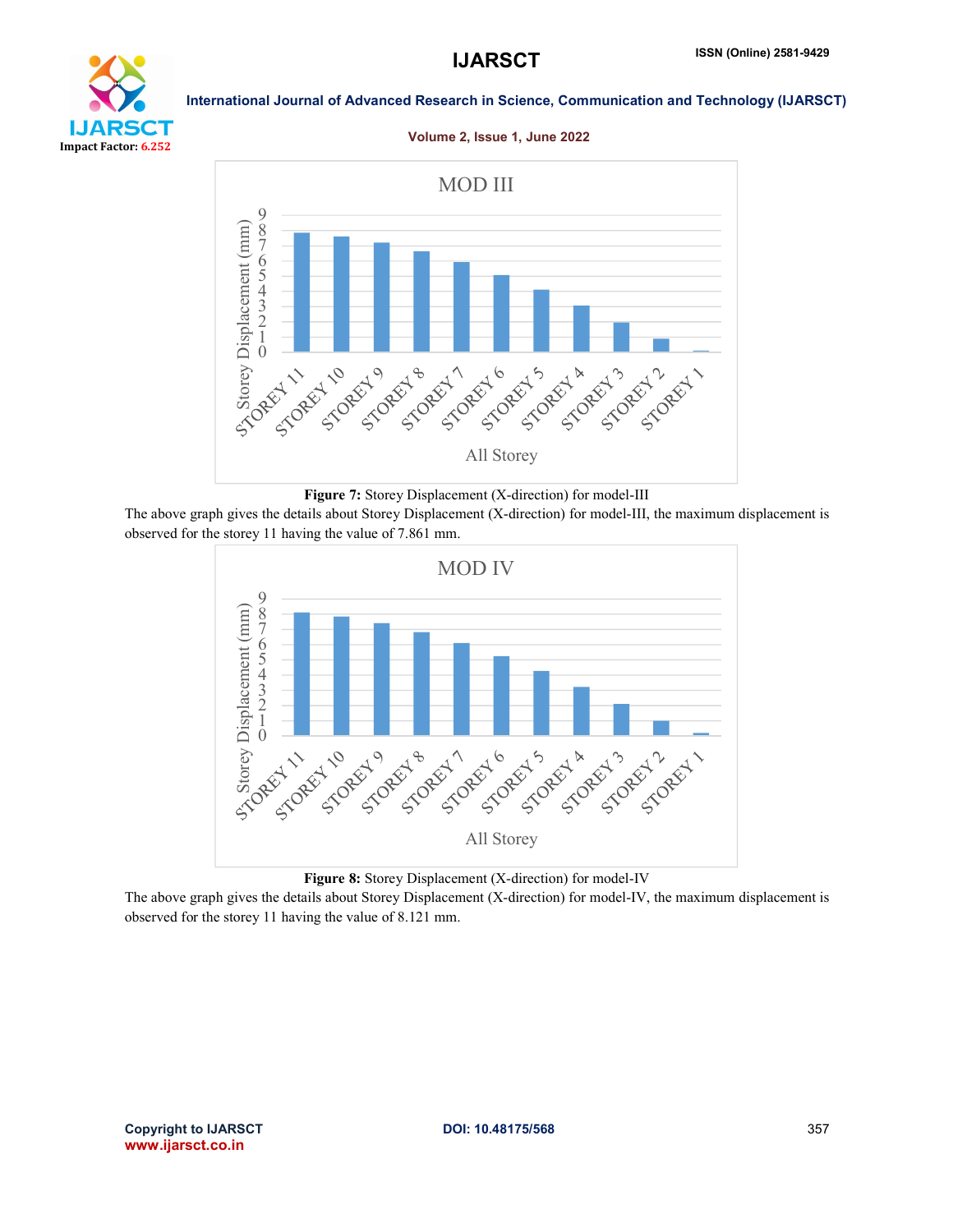## DП Impact Factor: 6.252

#### International Journal of Advanced Research in Science, Communication and Technology (IJARSCT)

#### Volume 2, Issue 1, June 2022



Figure 9: Storey Drift (X-direction) for model-I

The above graph gives the details about Storey Drift (X-direction) for model-I, the maximum storey drift is found in the case of storey 1 having the value of 1.352 mm.



Figure 10: Storey Drift (X-direction) for model-II

The above graph gives the details about Storey Drift (X-direction) for model-II, the maximum storey drift is found in the case of storey 4 having the value of 1.12 mm.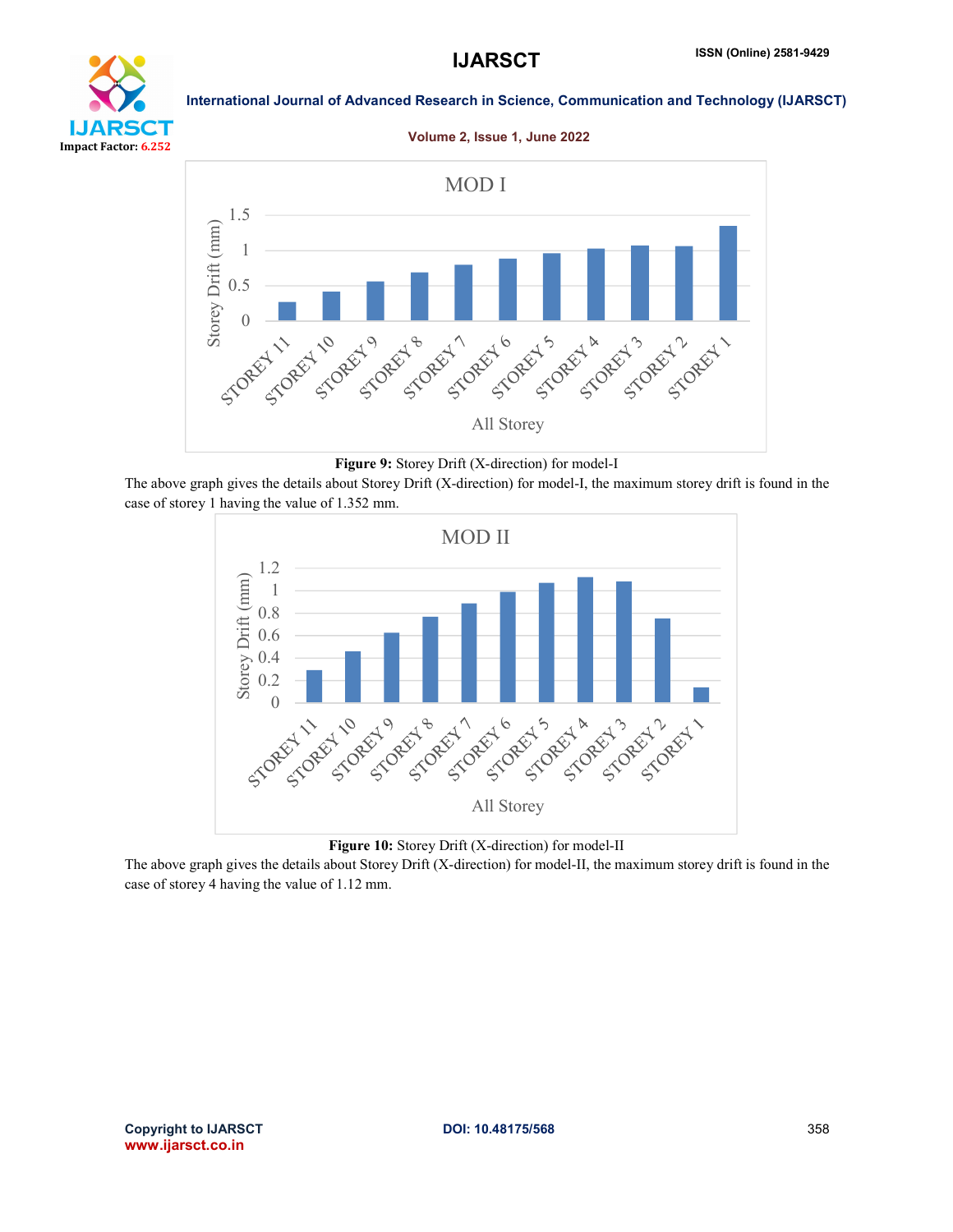## ŊТ Impact Factor: 6.252

International Journal of Advanced Research in Science, Communication and Technology (IJARSCT)

#### Volume 2, Issue 1, June 2022



#### Figure 11: Storey Drift (X-direction) for model-III

The above graph gives the details about Storey Drift (X-direction) for model-III, the maximum storey drift is found in the case of storey 4 having the value of 1.115 mm.

#### V. CONCLUSION

The following conclusions are obtained.

- 1. From Storey Displacement (X-direction) for all models, there are all nine models with all 11 storey have been presented.
- 2. From Storey Drift (X-direction) for all models, the storey drift goes on decreasing from the storey no. 4 towards storey no.11.
- 3. The maximum displacement is observed for the storey 11 having the value of 7.861 mm for model-III.
- 4. Maximum storey drift is found in the case of storey 4 having the value of 1.12 mm for model-II.
- 5. Maximum storey drift is found in the case of storey 4 having the value of 1.115 mm for model-III.

#### **REFERENCES**

- [1]. Chandurkar P. P, Dr. Pajgade P. S. (2013). "Seismic Analysis of RCC Building with and Without Shear Wall.", International Journal of Modern Engineering Research (IJMER) (2249-6645).
- [2]. Chavan Krishnaraj R. ,Jadhav H.S. (2014). "Seismic Response of RC Building With Different Arrangement of Steel Bracing System.", International Journal of engineering Research and Applications (2248-9622).
- [3]. Esmaili O. et al. (2008). "Study of Structural RC Shear Wall System in a 56- Storey RC Tall Building.", The 14th World Conference on Earthquake Engineering October 12-17, 2008 , Beijing, China.
- [4]. Akbari R.et al. (2014). "Seismic Fragility Assessment of Steel X-Braced and Chevron- Braced RC Frames.", Asian Journal of Civil Engineering (BHRC), VOL- 16 No.1 .
- [5]. Kappos Andreas J., Manafpour Alireza (2000). "Seismic Design of R/C Buildings with the aid of advanced analytical techniques." Engineering Structures 23 (2001) 319-332.
- [6]. Yamada M. et al. " Multistorey Bracing Systems of Reinforced Concrete and Steel Rigid Frames Subjected To Horizontal Loads- Proposition of Total Evaluation on the Aseismic Capacity for Design."
- [7]. Viswanath K.G. et al.(2010). "Seismic Analysis of Steel Braced Reinforced Concrete Frames." International Journal of Civil & Structural Engineering (0976-4399).
- [8]. A.E Hassaball, "Seismic analysis of a RC building by RSM", IOSR journal of engineering, volume 3, Issue 9, ISSN:2250-3021, September 2013.
- [9]. Sagar R. Padol, "Review paper on seismic response of multistoried RCC building with mass irregularity"